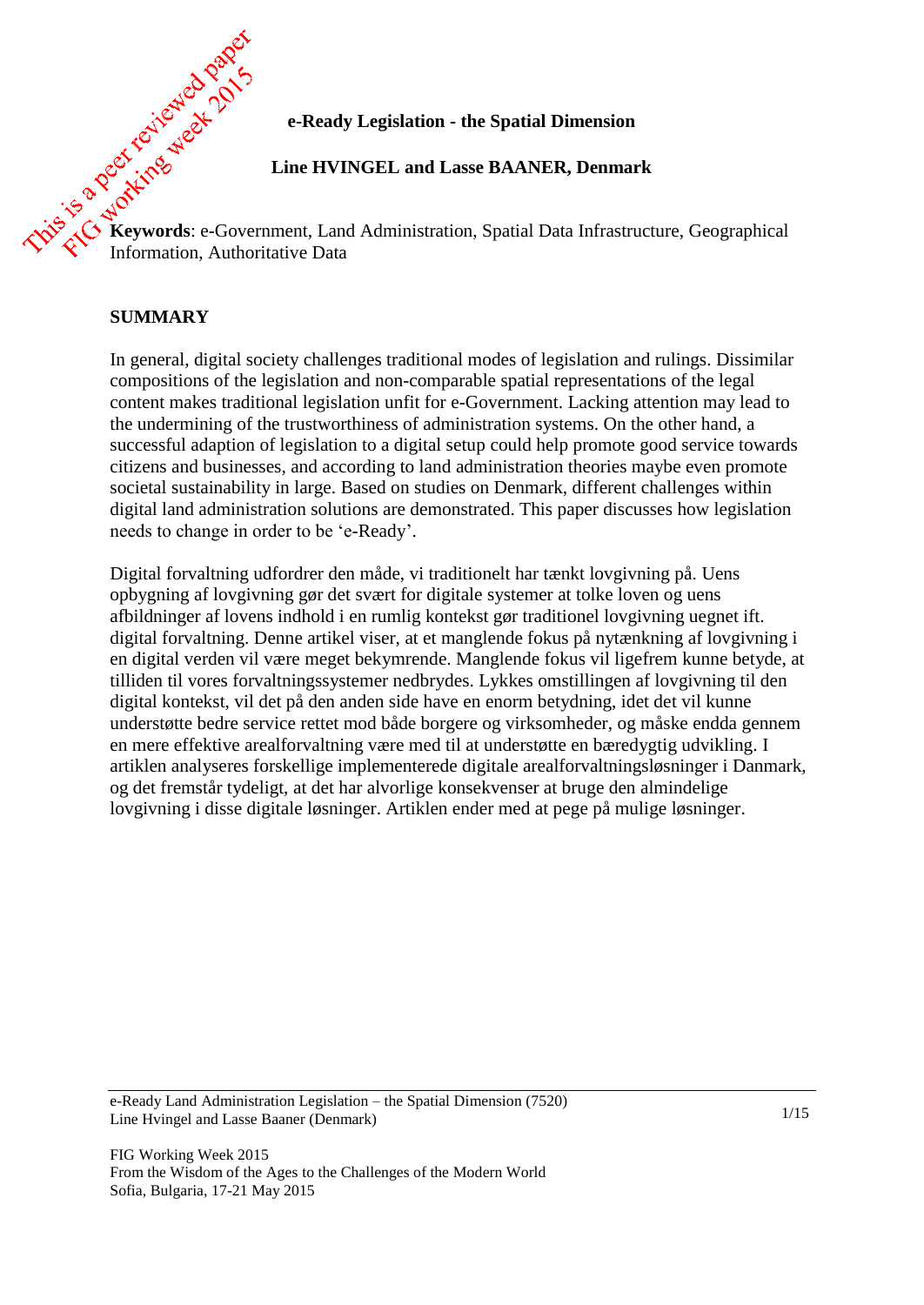## **e-Ready Legislation - the Spatial Dimension**

## **Line HVINGEL and Lasse BAANER, Denmark**

## **1. INTRODUCTION**

The theme *From the wisdom of ages to the challenges of modern world* frames this paper quite well. Throughout centuries, society in large has developed laws and administration systems aiming at a sustainable societal development in an economic, environmental, as well as social manner. In recent decades, e-Government has swept the globe, aiming at efficiency and improved service. Traditionally, e-Government is understood as a new and improved way of *communicating* and *transacting* digitally between governments and citizens, businesses and other governments, as well as internally within a government (Baum et. al, 2000). Also, e-Government aims at automating existing administrative processes, hence being cost reductive, more efficient, and faster at the same time.

E-Government challenges the nature and considerations underpinning traditional legislation. An example could be the notion of *cyberspace* challenging the notion of *legal jurisdictions*.

Legal considerations in the digital domain can be found, but often they tend to be of a technical nature, aiming at overcoming the barriers of access to and interchange of data, security of data, as well as pricing issues etc. However, in order to avoid undermining of the trustworthiness of the current legal and administrative systems, the challenges embedded in the law itself also need to be addressed.

The Danish e-Land Registry can be displayed as an illustration. In 2009, the land registry was digitalised, available for the public at large at [www.tinglysning.dk.](http://www.tinglysning.dk/) For each property in Denmark, the Danish land registry contains information on *ownership*, *property value*, *easements* and *other burdens*. In general, easements are entered in the land registry as an act of perfection in order to obtain legal protection against 'third parties'. The cadastral number ties the registrations to the property in question and hence the cadastral map is an inherent part of the land registry.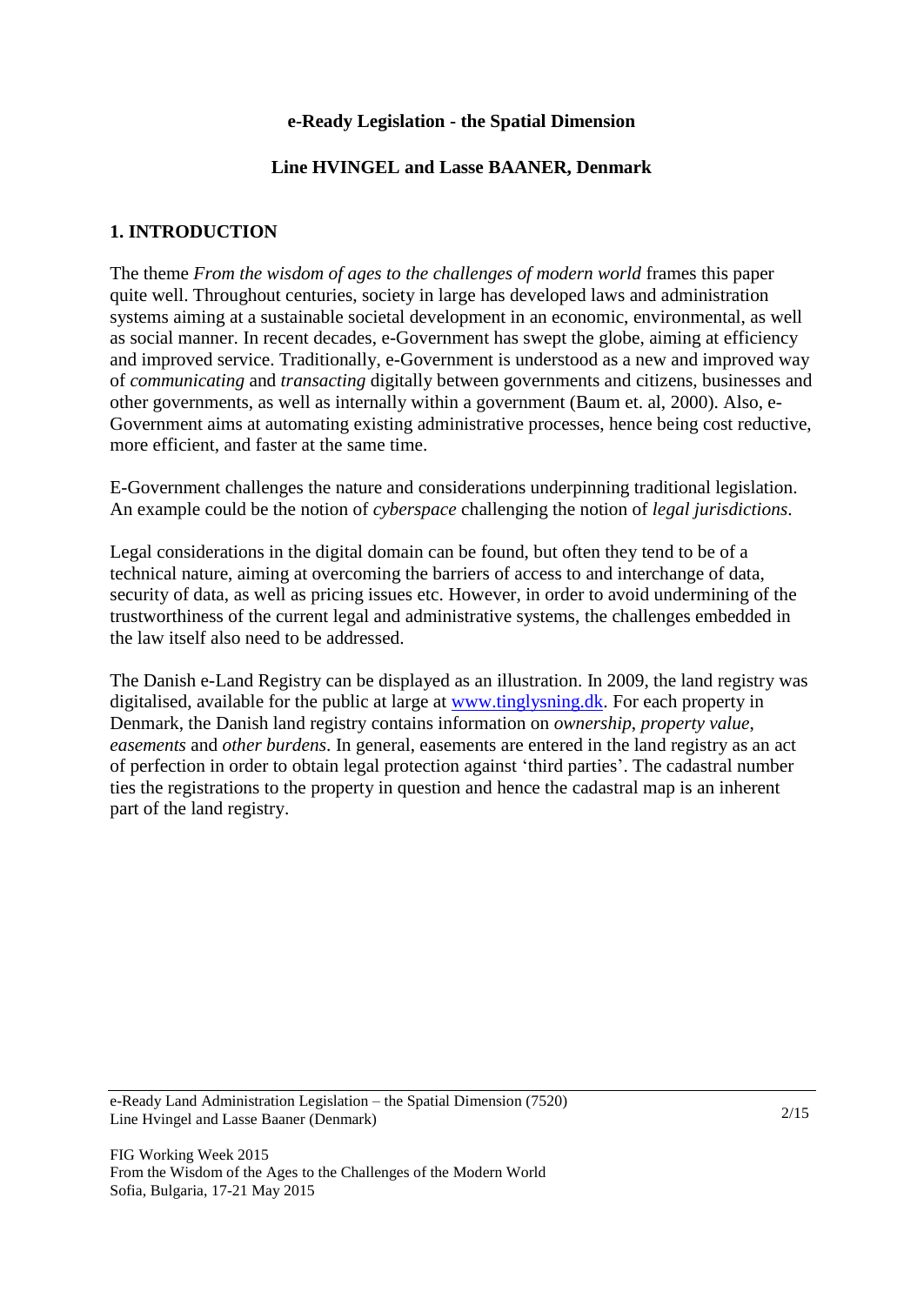A search in the database by the address or the cadastral number results in a page in the land registry showing all rights and restrictions attached to the property.

You can also search this information by clicking on a map. As illustrated in figure 1, the map itself will also shows the existence and placements of easements. Unfortunately, the process of registering easements on the map is an ad-hoc approach and easements are placed in the map when cadastral changes are made to a property. Hence, the map actually only shows a small percentage of all the easements in the land registry.



Figure 1. The map showing an easement (the yellow box) in the Danish e-Land Registry

What should the state of the law in this area be, if a property owner or developer has checked the map for easements and did not find any? A legal decision based on the map-enquiry would probably be dismissed, but should the owner have the law on his side due to legitimate expectations, based on the fact that he has investigated an authoritative register and found no registered restrictions?

Legislation always has an inherent spatial component, as all legislation is tied to geography through the concept of jurisdiction. The spatial dimension of legislation can be more or less explicit. Most codified environmental law related to planning, land use and environmental protection has an explicit spatial dimension. Hence, maps easily support the legislative and administrative process. Other provisions may have a more implicit spatiality that are difficult to map. Examples could be restrictions on certain behaviours in 'public spaces', permit requirements on 'arable land' or rights that apply to 'homes' as known from the European Convention on Human Rights. Although difficult to map, these legal norms are understood through the concept of space. In short, these different understandings and uses of spatiality complicates e-Government where unequivocal correlations are needed in order to be interpreted by the IT-systems.

This paper will focus on *legislation* within e-Government and secondly address issues in order to obtain sound digital administrative systems, especially focusing on the spatially of legislation in e-Government. By analysing ongoing e-Government implementation in Denmark, this paper will clarify the role of legislation in e-Government and the legal value of spatial representation of legislation, ending up forming a generic model of legal considerations to be made in e-Government.

e-Ready Land Administration Legislation – the Spatial Dimension (7520) Line Hvingel and Lasse Baaner (Denmark)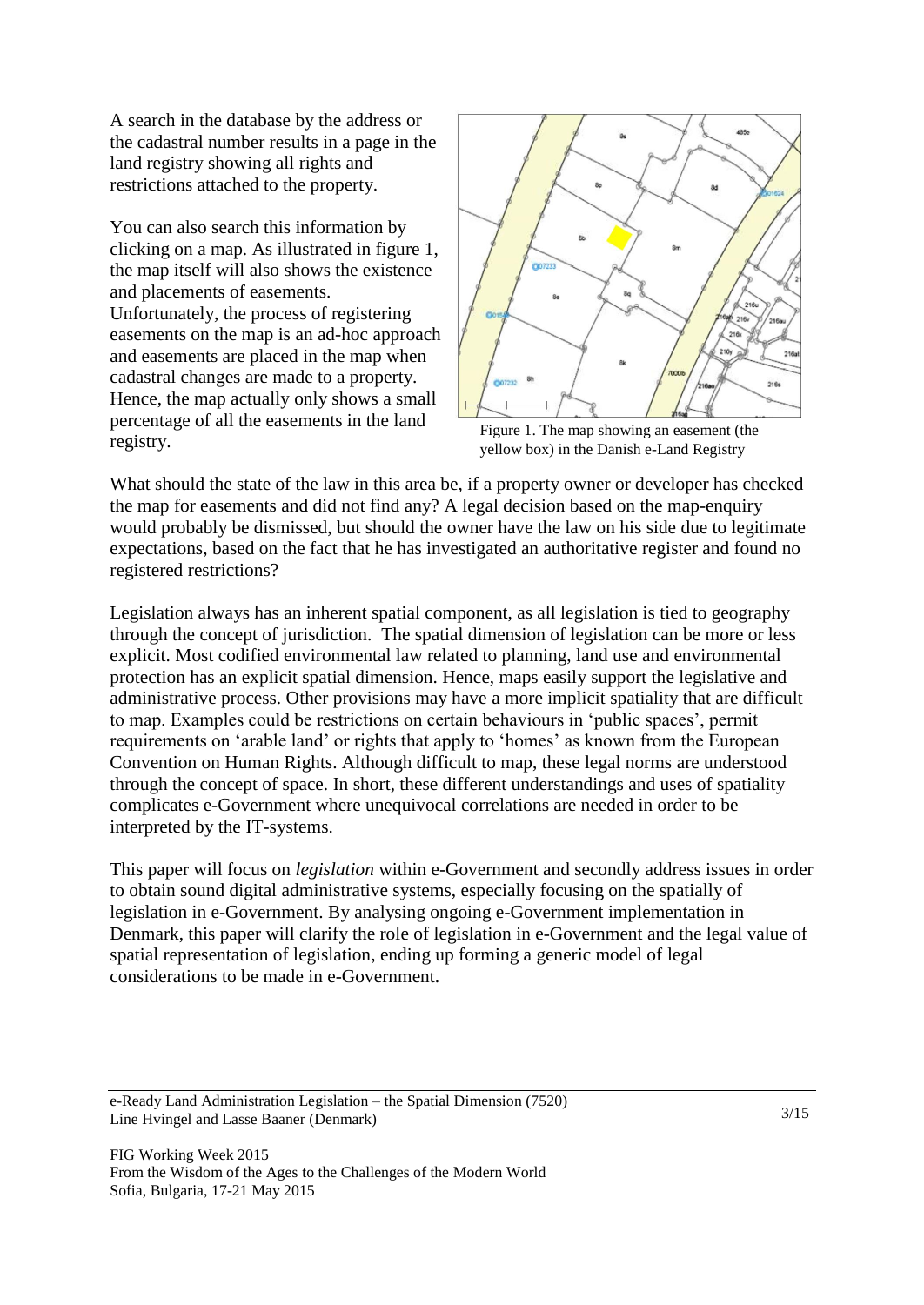# 2. **THEORETICAL FRAMEWORK**

Legislation has a content that applies to a subject, often a 'person'. This content often gives some possibilities/rights or some restrictions/proscriptions. The ruling may be attached to 'a place' and/or for 'a given time'.

This chapter sets up the theoretical framework for the analysis, focusing on the role of legislation, the relationship between the ruling and the subject and finally the relationship to the spatial representation, in order to detect the legality of the spatial representation of the legislation.

The legality of the spatial representation is investigated throughout the concepts of *e-Government*, *Spatial data infrastructures* as well as *Land administration systems*.

# **2.1 e-Government**

E-Government originated in the technological pull of the invention and development of computers and the Internet. E-Government is a multifaceted movement with the general aim of digitising *communication* between government and individuals, businesses, public employees and government agencies (Siau et al., 2005).

Keng Siau and Yuan Long (2005) argue that a synthesis model based on existing theories of the development and maturity of e-Government comprises of the following five stages: web presence, interaction, transaction, transformation and e-democracy.

In the general theory of e-Government the spatial dimension, and especially the use of a map, is not recognised. Discussion of the relationship between e-Government and digital public administration is also lacking. As stated, e-Government is viewed as communication among stakeholders. However, e-Government must also include the transformation of public administration into this digital environment. In this paper, this broader understanding of e-Government is used.

## **2.2 Spatial Data Infrastructure (SDI)**

Discussions of the understanding of the concept of SDI have taken place since the early 1990s. For an exposition of the historical discourse, see Homborg et al. (2009), and for an elaborated understanding of the components of SDI, see Vancauwenberghe et al. (2014). In this paper, the definitions established by Nebert (2004) and Rajabifard (2003) are used.

A spatial data infrastructure is a framework of *policies, standards and technologies that enable data providers to publish, and users to access and integrate, distributed heterogeneous geospatial information* (Nebert, 2004). In other words, an SDI is required to link data producers and data users.

e-Ready Land Administration Legislation – the Spatial Dimension (7520) Line Hvingel and Lasse Baaner (Denmark)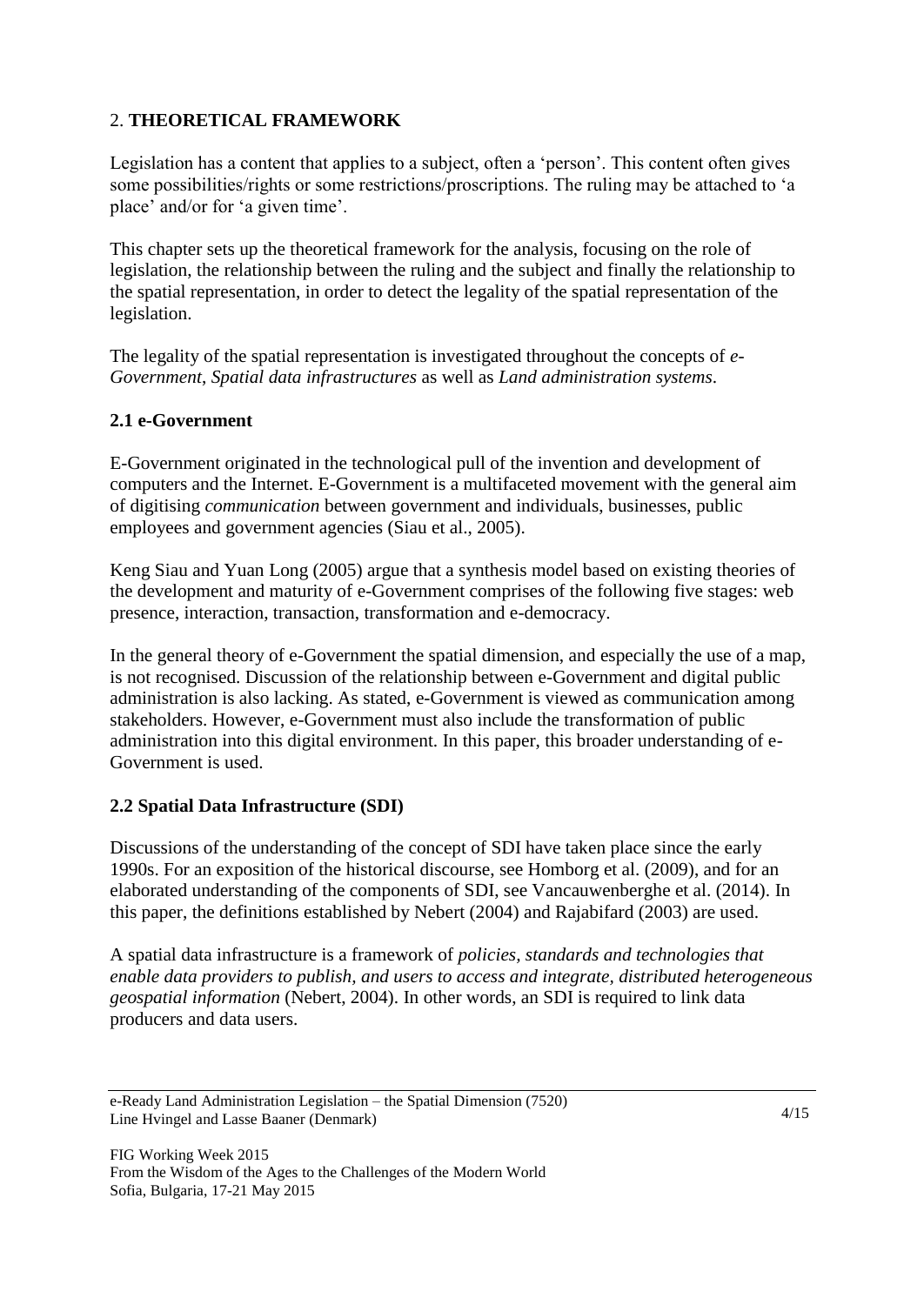An SDI make take on many different forms, from the most abstract form on the global level (often more focused on processes than actual product outcome) to the most concrete corporate SDIs with a strong focus on the product (sometimes overlooking the need for policies on maintenance, metadata, organisational factors and so on).

The interplay of *data* and *people* is the most important and fundamental role of the SDI model, and therefore, their existence is a precondition for the model. The main technological components of *access network, policies* and *standards* comprise the facilitating platform for this interplay, giving access to, and use of, spatial information (Rajabifard, 2003).

The element *policies* implies rulings on for instance standards. And, indirectly the model supposes that users requirements will reflect back on the quality level of data.

# **2.3 People-Land relationship and Land administration systems**

Considerations on the people-land relationship can be traced far back in history. Henssen and Williamson (1990) describes the basic relationship as 'people' (equals 'who', represented by 'The owner') and 'land' (meaning 'Where' and 'How much', represented by 'The parcel'). And, the relationship is constituted by 'How' in terms of 'A right' (title). This kind of static description is elaborated by Zevenbergen (2004) into a model consisting of parcel, rights and rights holder, and each of the three elements needs to be handled accordingly for instance in a subdivision process. When determining the ownership of a property, the model by Zevenbergen builds on the same considerations on 'who', 'how much' and 'how'. However, in a procedural view the three elements can be changed and transferred individually as well as altogether.

The relationship between a person and a parcel is refined in the Land Administration Domain Model (LADM) (ISO 19152:2012). This ISO-standard secures the definitions and relations of objects. In an IT-system based on topology, this standard will secure accordance between mapping objects and e.g. restrictions. For instance, a local urban plan will relate exactly to the properties in question.

The people-land relation is handled though a registration system. Either a system, that as a whole handles the people-land relationship, or as a subdivided system where the land is registered in one system and the rights and rights-holder in another.

This core relation between land and people allows land management in large. As described by Williamson, Enemark, Wallace and Rajabifard in the book 'Land Administration for Sustainable Development' (2010), land information is needed for the whole of the land administration system.

e-Ready Land Administration Legislation – the Spatial Dimension (7520) Line Hvingel and Lasse Baaner (Denmark)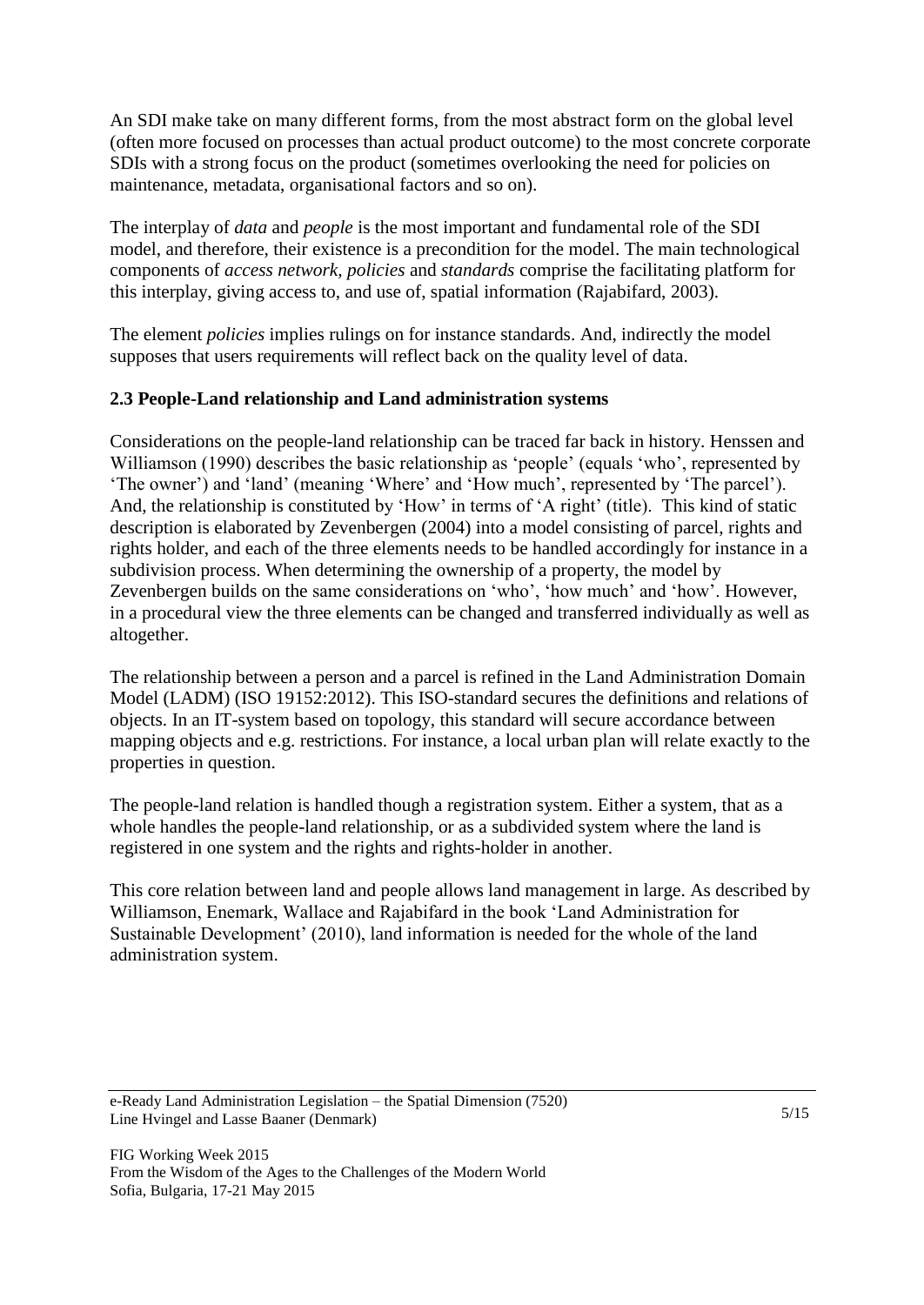

Figure 2. The land administration model (Williamson et al., 2010, page 119)

With the information on land (parcels, addresses etc.), tenure functions can be developed handling the people-land relationship, including rights and rights-holders as described above. Based on this information, taxation on land can be implemented securing an efficient land market, and hence help promoting a sustainable economic societal development. Furthermore, land use planning and land development regulations can be made securing an effective landuse management, and hence supporting an environmental as well as economic and societal development.

With information as the backbone in the model, the land administration model bridges into the discipline of spatial data infrastructures. Though, called land information infrastructures and focusing on datasets, the model and the description hereof acknowledges the need of an SDI (Williamson et. al. (2010) p. 224-261).

# **2.4 Considerations on the role of legislation and spatial data in the theories**

Neither the theory of land administration systems or spatial data infrastructures touches explicitly on the requirements on the *data* used in the systems. It is assumed in the land administration discipline that a cadastre showing the parcel boundaries in itself is enough, regardless of any immediate quality requirements. Given the use of topology and the ISO 19152:2012 standard this may be true.

Within the discipline of land registration and cadastral systems, legal aspects are an essential part of the system considerations (Zevenbergen, 2002). The trustworthiness and hence effectiveness of a cadastral system requires legal procedures securing the rightful ownership of property as well as other private rights and restrictions attached to the property. Traditionally, this is secured in a land registration act and a subdivision act. In practice, the other functions described in the land administration model, figure 2, are also regulated through legislation: Traditionally, by taxation legislation, as well as planning and land use legislation.

e-Ready Land Administration Legislation – the Spatial Dimension (7520) Line Hvingel and Lasse Baaner (Denmark)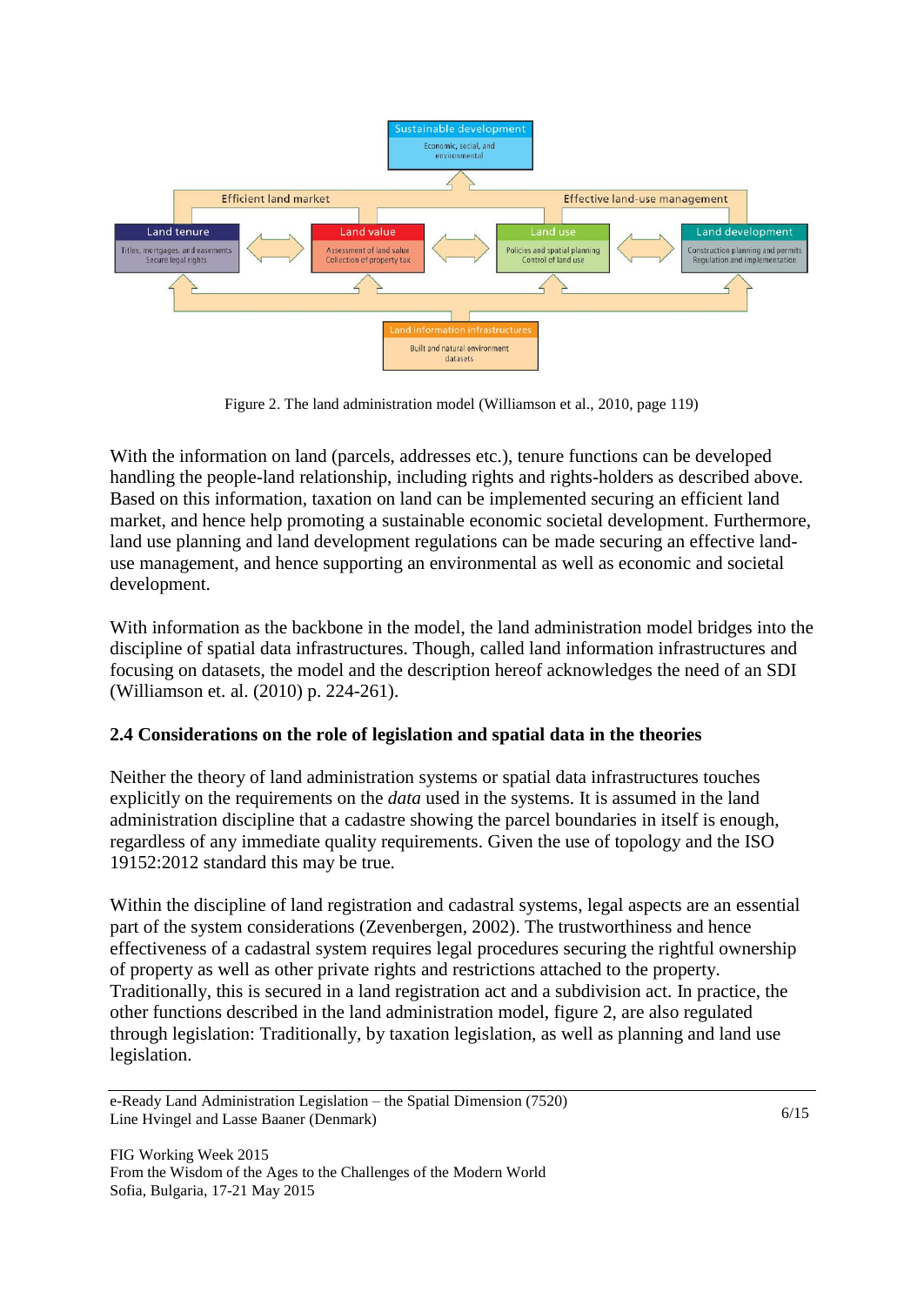In that way, the system is trustworthy. However, when transforming the systems into a digital setup, the data quality becomes of great concern. Based on the theories and models on land registration and land administration, the following analysis will clarify the challenges within digital government, ending up outlining considerations to be taken into account in the future development of the digital systems.

# **3. ANALYSIS**

Denmark is one of the frontrunners in regard of e-Government. The basic settings are in place and by November the 1<sup>st</sup> 2014, all communication between governmental agencies and citizens must be digitally. The newest digitalisation strategy from the Danish Government is from 2011 and is the latest in a ten years period of strategies.

# **3.1 Focus on legislation in e-Government implementation**

The legal challenges in e-Government are mentioned in various strategies, but often in a general manner and not addressing specific focus areas directly. For instance, the latest e-Government strategy in Denmark states that *… all unnecessary legal barriers to digital collaboration at work need to be removed* (The Danish Government, 2011, page 40). The strategy then elaborates on how legislation should enhance digital self-service, and outline principles for digital communication, cloud computing and it-procurements and purchasing.

Actually, the strategy mentions the need for rethinking the legislation-process in the digital context: *When new legislation is being put together, opportunities for digitalization must be considered from the start. This applies to areas such as mandatory digital correspondence, the reuse of data and the use of the e-Government infrastructure* (The Danish Government, 2011, page 41). No further description is made on how this should be implemented.

In the EU digital agenda, the focus on 'e-ready' legislation is not present in the strategy´s seven key areas:

- 1. Create a new and stable broadband regulatory environment.
- 2. New public digital service infrastructures through Connecting Europe Facility loans
- 3. Launch Grand Coalition on Digital Skills and Jobs
- 4. Propose EU cyber-security strategy and Directive
- 5. Update EU's Copyright Framework
- 6. Accelerate cloud computing through public sector buying power
- 7. Launch new electronics industrial strategy an "Airbus of Chips"

(European Commission, 2010)

As discussed by Hvingel et Baaner (2014), the discussion and understanding of the legal implications of digital land administration depend on the maturity of e-Government. The technical aspects need to be in place at the initial phases, and later the more detailed discussions on the legality of data can take place.

e-Ready Land Administration Legislation – the Spatial Dimension (7520) Line Hvingel and Lasse Baaner (Denmark)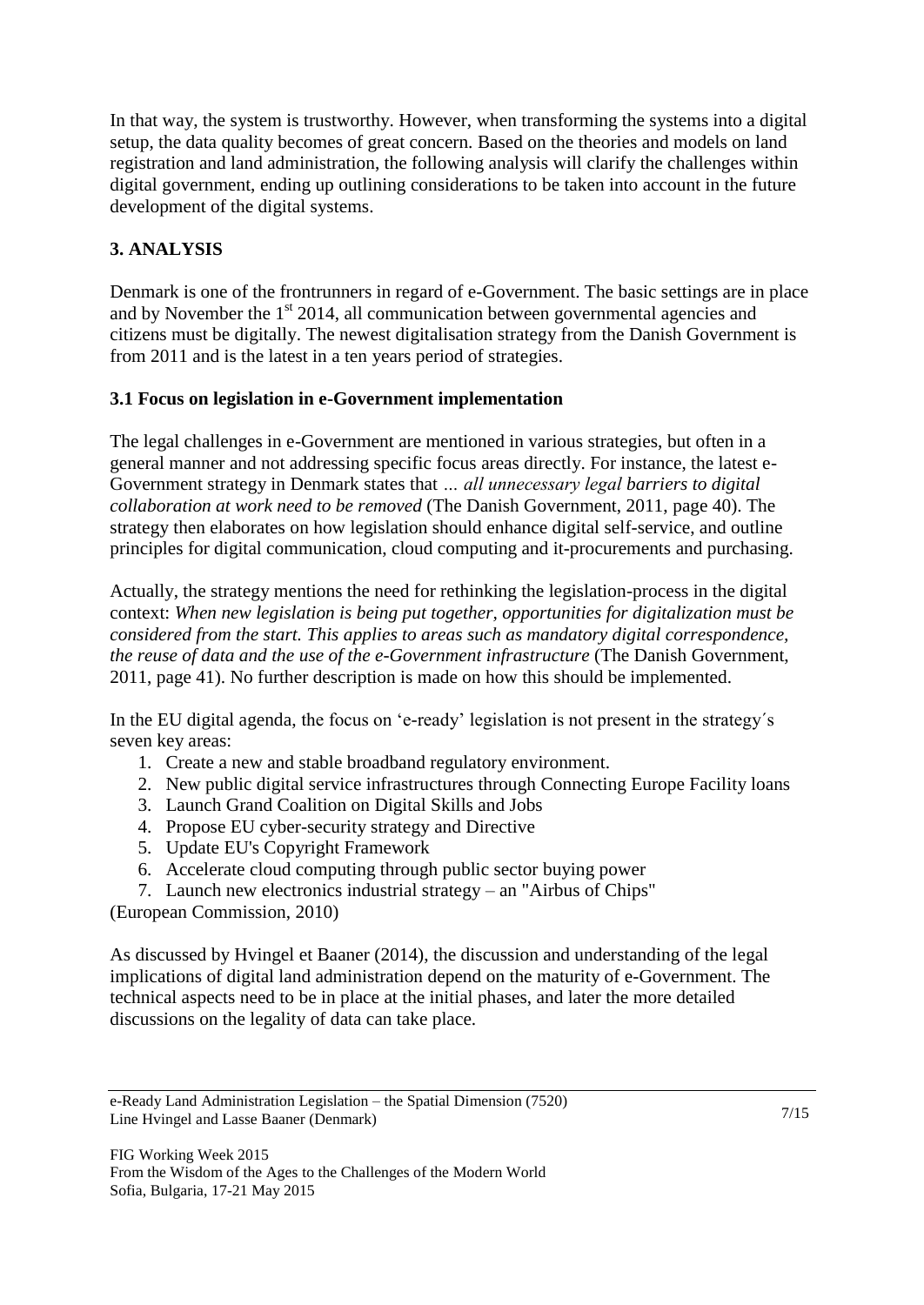# **3.2 Focus on legality of spatial data in e-Government implementation**

The former strategies focused on the development of portals with public information and services towards citizens and businesses respectively, and the necessary IT-infrastructures, standards and security. The latest strategy is a turning point since this strategy for the first time focuses on land administration and the reuse of public data. As stated in the strategy´s focus area no. 8, called 'A Shared Platform for Efficient Environmental Administration' *Our living conditions and well-being rely on a diversity of natural resources and a healthy environment. It is therefore essential that we plan and manage our natural resources and the environment efficiently. And to do this, we need cohesive, nationwide data on the environment that citizens, companies and authorities can trust* (The Danish Government, 2011, page 32). The need for compatible data is amplified by the fact that both national, regional, and local municipal authorities are responsible for various parts of environmental administration, and hence the registrations need to be cross-organisational and across geographical boundaries. According to the strategy, the use of shared, quality-assured environmental data is key to efficient environmental administration. By the usage of standardisation of and access to data the goal is to enabled companies to process environmental cases faster and more efficiently and making *reporting, applications and court proceedings less complicated* (The Danish Government, 2011, page 32). Finally, the strategy stresses the fact that it is particularly important that all environmental data comply with the same basic geographical data.

This remark gives birth to a so-called Basic Data Model appointing core public information (e.g. data on individuals, businesses, addresses, real properties and geography (i.e. digital maps)) as 'public basic data' (The Danish Government et al., 2012).

Therefore, on a strategic level the awareness and importance of land administration is in place. And within the digital government, the importance of appointed core public data and reuse hereof is recognised. Still, in practice the use and the legal status of spatial data are hard to grasp, as the following cases will show.

## **3.3 The Danish Natural Environment Portal**

The Danish Natural Environmental Portal is the official portal for public environmental information in Denmark. The portal is quite advanced allowing viewing, finding, drawing, measuring, importing and exporting of environmental data. As background for the various data, different official maps can be chosen (the so-called basic data as described above). In figure 3, one of these features, the viewing service, displays the existence of all protecting zones surrounding lakes, streams, forests, churches, and protected stonewalls. In this case in the municipality Silkeborg.

e-Ready Land Administration Legislation – the Spatial Dimension (7520) Line Hvingel and Lasse Baaner (Denmark)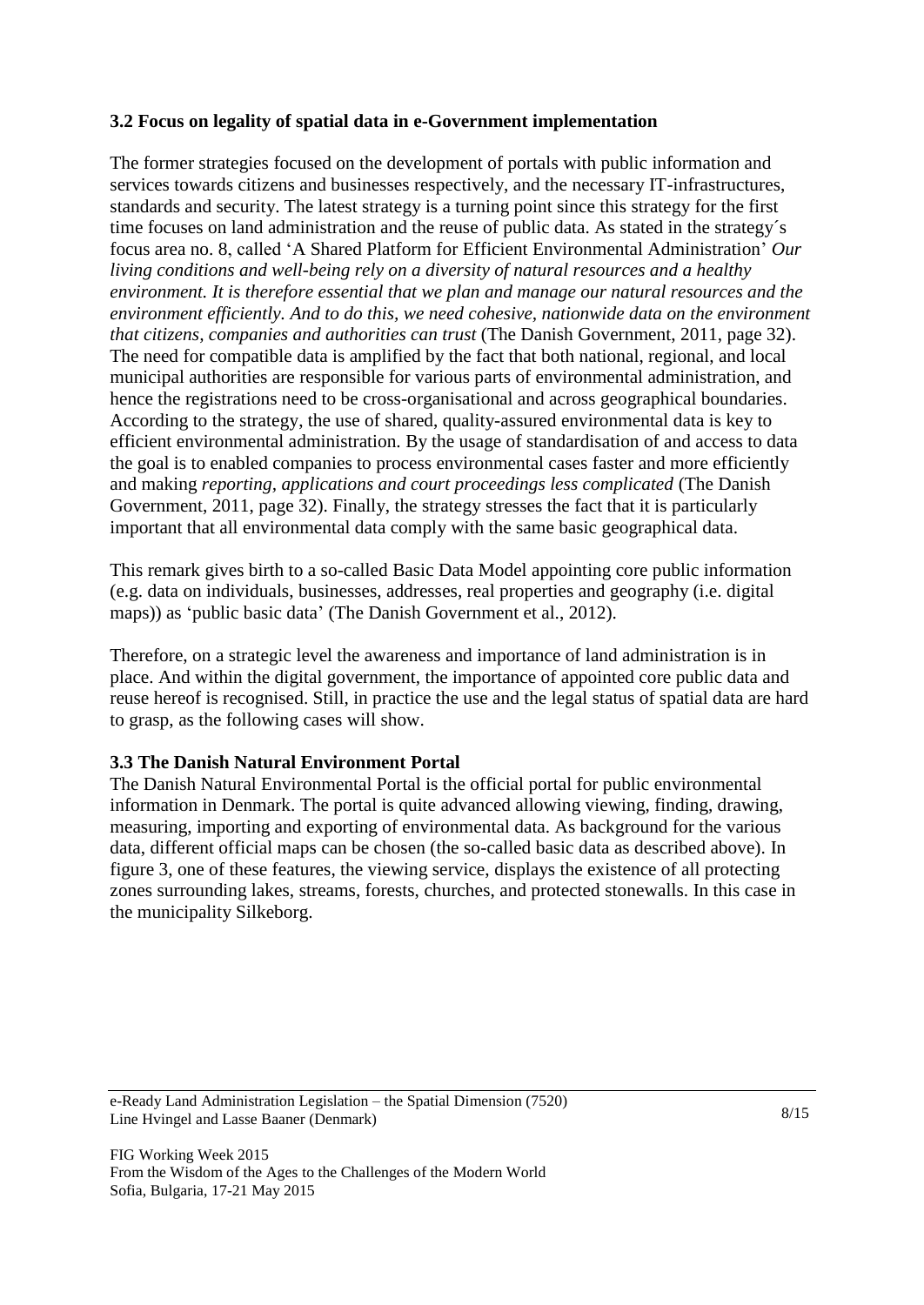

Figure 3. Screen dump fro[m www.kort.arealinfo.dk](http://www.kort.arealinfo.dk/) displaying building- and protection lines.

All of these protection zones have legal provision in the Danish Nature Protection Act (LBK no. 951 of the 03/07/2013). For instance, in Denmark a lake over three hectare is encircled by a protection zone to a distance of 150 metres from the lakeside, within which you are forbidden to alter or built. The visualisation of the protection zone is a case of 'de jure' boundaries, but in practice, the boundaries are implemented as 'de facto' boundaries, since this governmental online GIS solutions show the boundaries aligned with other precise boundaries. Since the wording of the legislation constitutes the state of the law, a lake protection zone disappears if the lake is reduced in size, for instance due to warm weather, and emerge if a lake is extended beyond the given size by natural or manmade means.

The portal does deliver some metadata for the protection zones, like the responsible authority, but nothing about the legal status of the registration. Intuitively, the registrations probably seem correct and trustworthy. No court rulings or administrative appeals have yet decided on the legal status of the portals registrations.

## **3.4 The digital building permit**

The digital building permit was a project running for three years, beginning in 2009. The outcome of the project was tested in six municipalities, and the expected savings totalled 10,000 man hours in the participating municipalities. The prototype of the system is shown in Figure 4. The idea was to create a self-service solution, allowing the applicant to draw the desired building (or addition to an existing building) on a map, after which the system would immediately return a ruling on the building permit application.

e-Ready Land Administration Legislation – the Spatial Dimension (7520) Line Hvingel and Lasse Baaner (Denmark)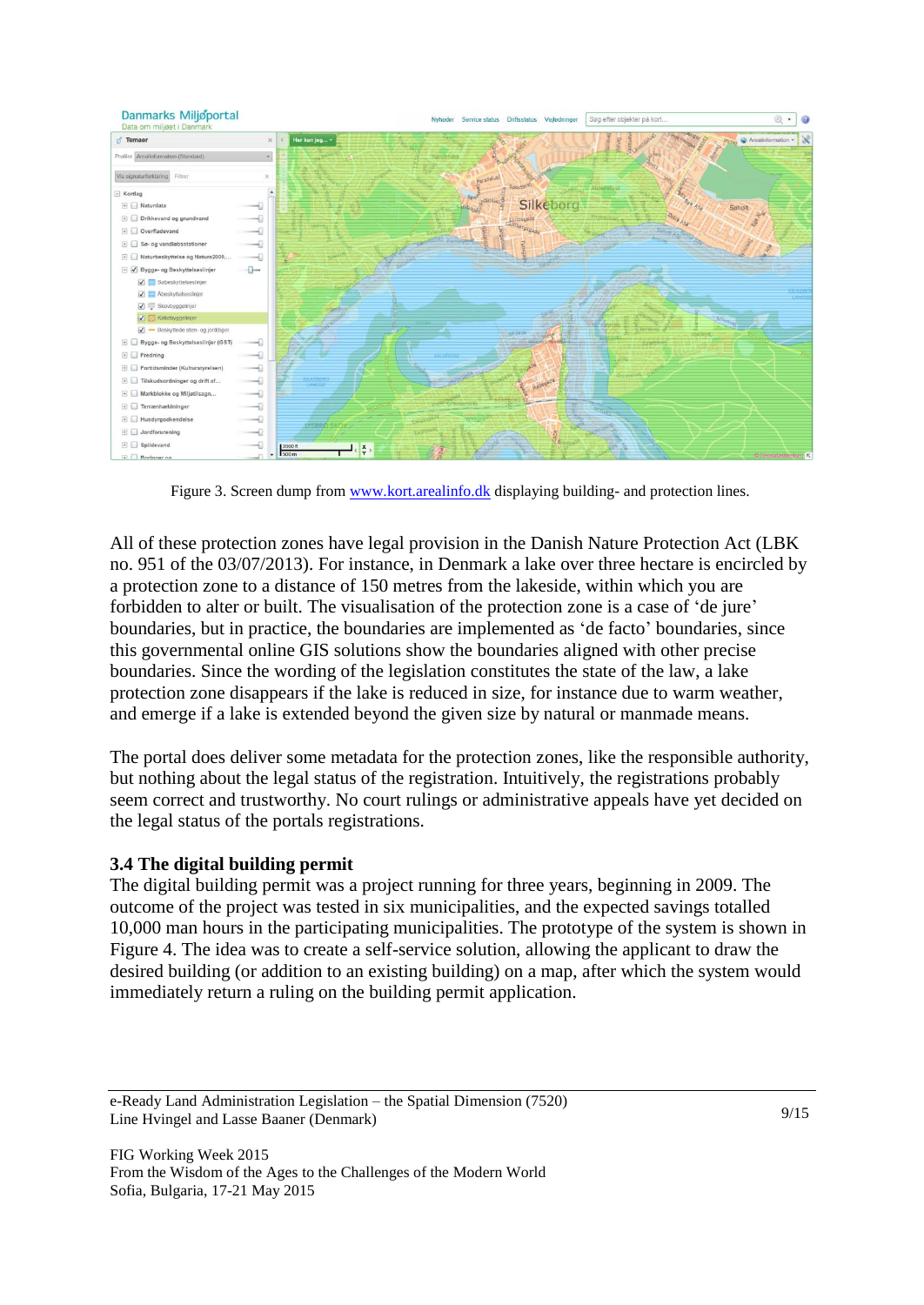#### Viggo Rothes Vej 1, 2920 Charlottenlund

Se ansogning/anmeldelse Projektdeling

Byggeprojekt

 $\overline{H}$  \*Ny hotel / lian \*Ubebyggede arealer \*Parter on roller

Tilføj ny byggeaktivitet

Bilag [0]

Eiendomsoplysninger

Oversigtskort Historiske byggesager

Restriktioner for ejendom



Figure 4. A mock-up illustration the idea behind the digital building permit.

In the illustration, the system returns the answer that the building would fall outside the property, that it would fall inside a forest protection zone, that the ground is designated as 'polluted', and finally, that the property is subject to local planning. This result is alarming. Firstly, the forest protection zone is a de jure boundary as just illustrated. Additionally, the cadastral map of Denmark is of highly variable accuracy, and since local plans base their locations on the cadastral map, this affects them, too. By default, all urban areas are designated 'diffuse polluted soil'. The registration of polluted soil has no legal relevance for a building permit, but obliges those involved in a building project to notify the municipality if soil is removed from the site to another location.

At the beginning of the digital building permit project, expectations were high, and in 2011, the project was awarded an innovation prize by The Association of Municipal Engineering (KTC). However, as the project developed, the obstacles became evident, and the final report of 2012 stated that the expected savings could not be obtained by implementing the system. Still, the system has some good qualities, in terms of support for decision-making. In the evaluation report, it is mentioned that there is a need for an IT-supported simplification of existing legislation. According to the report, this simplification of the law in 'an IT-supported way' supports the goal of immediate rulings. But with no further elaboration on, what this means.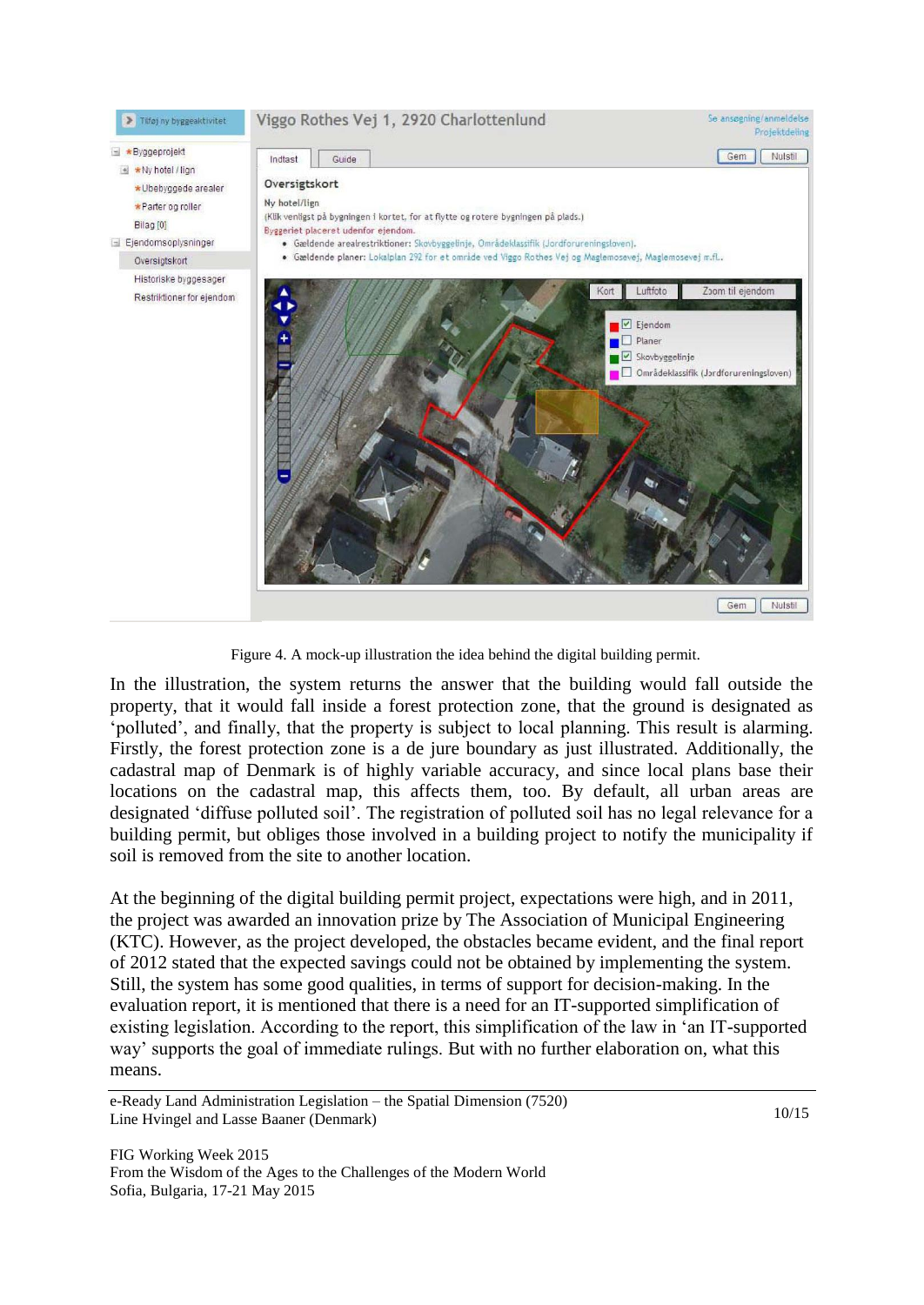## **4. DISCUSSION**

Based on the findings from the analysis, an overall understanding of the challenges tied to role of legislation in e-Government can be categorised as consisting of 1) data security and privacy, 2) the content of the administrative law and the rulings, 3) standardisation of legislation to support e-Government, and 4) the process of making legal decisions:



Figure 5. The four focus areas for the role of legislation in e-Government

- 1. Legislation need to secure the *protection* of personal information/identity and *security* when processing personal information. In Denmark, this has been the case for a long time. As stated earlier, the latest strategy in addition focus on legislation to outline principles for digital communication, cloud computing, it-procurements, and purchasing for IT. In the future, the procedures from administrative law could benefit e-Government in terms of rules for case handling, comprising rules for communication, storage of case data and access to documents. Another relevant area to come is the *ownership* to data. For instance tracking data from a cell phone.
- 2. As stated in the analysis …*by the usage of standardisation of and access to data, the goal is to enabled companies to process environmental cases faster and more efficiently and making reporting, applications and court proceedings less complicated.*  By using standards and reusing modules of regulation, the rulings ought to be faster. One of the preconditions is a clear link between the object of the legislation (the person) and the ruling. The Land Administration Domain Model (LADM) aid this development. Likewise, the Danish basic data model is a valuable contribution to this infrastructure. Still, the goal of 'immediate rulings' is not easily obtained, as the cases show. This may be due to lack of data standards and/or data quality. But, it could also be due to the fact, that rulings often involve some kind of legal judgement, which is disregarded in this technical approach.
- 3. The law itself also needs to adapt to the digital context. To benefit fully from digitalisation, the new legislation needs to consider digitalisation from the ground up when devising new legislation for a certain area. This could help ensure that the regulation of an area is suitable for the reuse of data and for automated ruling. Firstly, this implies a more standardised composition of the law, secondly a digital approach to the content of the law itself when it comes to defining *who*, *what*, *when* and *where*. Digital government and the use of today's geographical information systems have changed the conditions on which spatial regulations are perceived and applied.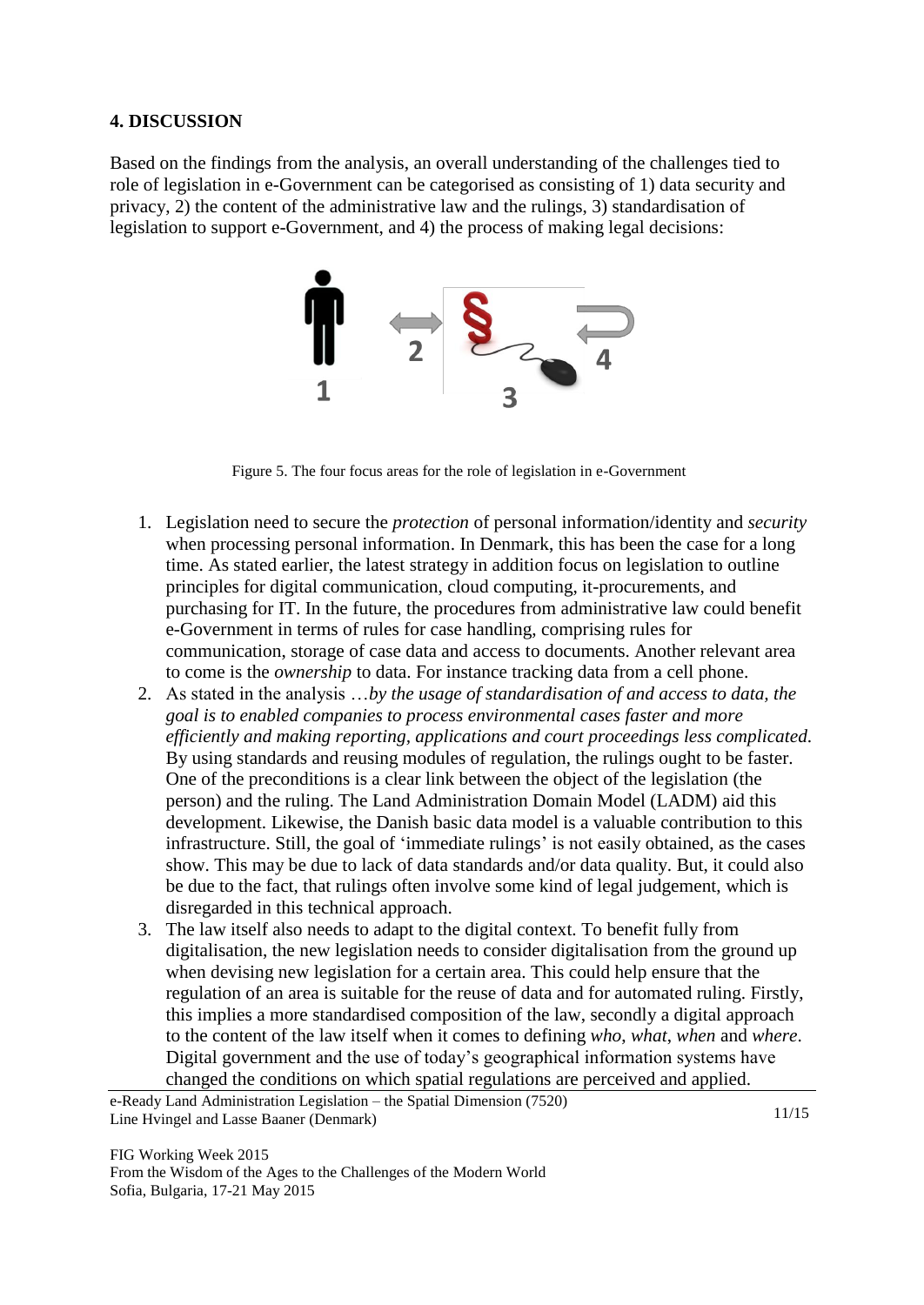Traditionally the question had been to where a certain provision apply, but today with digital maps and information systems you ask the question of what applies to this area

4. Finally as mentioned in the analysis, the process of making amendments could also benefit from the new possibilities in the digital environment. For instance, mandatory hearing could gain from the possibilities of digital media. In Denmark, municipal plans for instance only goes through the formal hearing processes online.

In Denmark, the awareness on the role of legislation in support of e-Government has a strong focus on the first bullet point. The adaption of the basic data model opens the discussion on more IT-supportive legislation, as a contribution to bullet number 2 and 3. The findings support the hypothesis that discussion and understanding of the legal implications of digital land administration depend on the maturity of e-Government. Hardware and data is a prerequisite for e-Government, and the refined discussion on the digital public administration follows afterwards. The examples from Denmark showing solutions on 'immediate rulings' stress the need for supplementing the technical/engineering perspective with legal considerations. The solutions both built on the ability to do conflict analysis in GIS, and ignore the legal wording of the legislation as well as legal subsumption of the facts in the given context.

Within the traditional GIS-discipline, or IT-discourses in general, data is required to have a certain quality. Traditionally, data quality is defined through a set of criteria for evaluating spatial information including lineage, positional accuracy, attribute accuracy, logical consistency, completeness, semantic accuracy, usage and temporal quality (van Oort, 2005). The importance of land information (or spatial information) is recognised both within theories and models on land administration systems as well as spatial data infrastructure, but no requirements are made for the quality of these 'basic' data.

Some countries have begun discussing the role of data, and appointed some of the public data as core public data sets that must be used as reference data for other sectorial data sets. This is a step on the way, but does not solve the inconsistency and obstacles in the land regulation and the adherent spatial allocation of the regulation. In Denmark, the latest digitalisation strategy even states that these data are authoritative, understood as trustworthy. But, as the analysis in this paper shows, data are not authoritative, understood as trustworthy when it comes to digital land administration solutions.

A distinct and significant feature of data sets used for land administration purposes is that they are representation of rights and duties or "a state-of-law", and hence not precise and accurate representation of physical objects like a house or a road. A characteristic of these 'spatiolegal' representations is that the representation often is tied to a procedural process ensuring compliance with the purpose of the law and often also considerations regarding the constitutional rights. This cannot easily be transferred to a digital administration system building on technology considerations. However, it is possible and the discussion are much needed, since the development within e-Government otherwise will create solutions that will devaluate the trust in existing land administration systems.

e-Ready Land Administration Legislation – the Spatial Dimension (7520) Line Hvingel and Lasse Baaner (Denmark)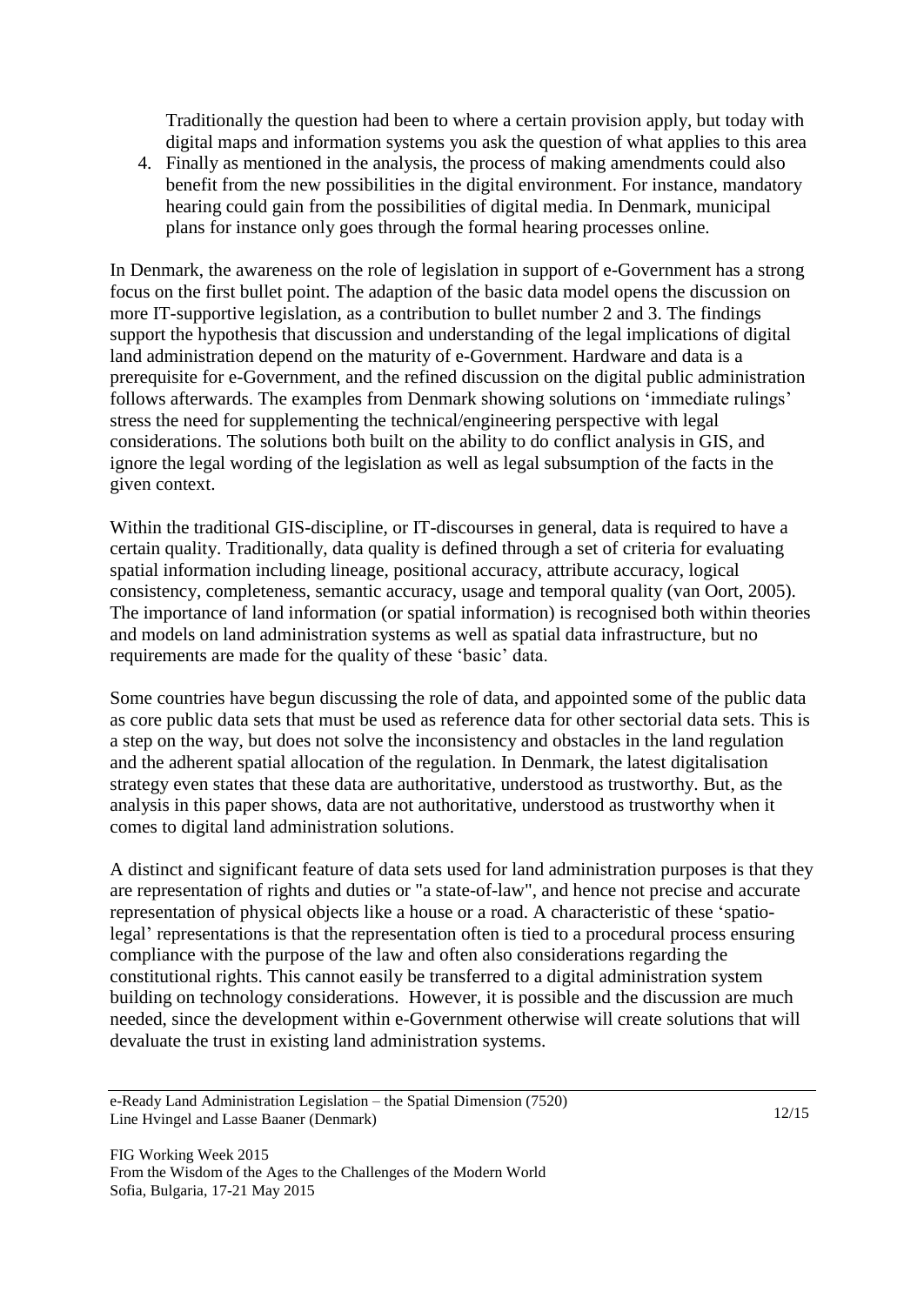#### **5. CONCLUSION**

In 2001, Ian Williamson drew this dream-scenario in regard of the relationship between legal regulations and the map, figure 6.



Figure 6. Original figure text "Schematic of overlapping rights, restrictions and responsibilities in a modern multi-purpose cadaster (Williamson et al, 2001)

It pictures a system allowing all rights and restrictions to be visible on a map. By selecting a specific property, all information attached to this property would be delivered. Technologically, this solution is possible today. However, the analysis in this paper has shown that legal matters impede the solution in practice. Representations of legal regulations are not always as easy to locate in a map as physical objects. Often, the origin of these representations have had no requirements of accuracy attached to them and no understanding of data structuring and topology. Furthermore, these data are generally tied to procedural processes. If knowledge on these 'spatio-legal' data are not present, technology pushes for development of systems and services aiming at 'immediately' processing of cases, resulting in not only bad solutions but actually foul decisions undermining the trust in the system at large.

Hence, discussion on how to deal with the relationship between legislation (land administration) and the representation in the map is in order. Land administration legislation needs to be re- thought within a digital environment. This discussion needs to focus on the legal constructions and the state of the law; Is it the map itself or the underlying datasets, that constitutes the 'law', then it will be possible to establish an increased number of automatised rulings. However, doing this requires further discussions on the quality of the data used in the solution, as well as incorporation of hearing processes, legal judgements etc. Inspired by system-development methodology, reusable sub-elements could be a way forward, defining reusable legislation and procedures, securing the necessary overview and efficiency within e-Ready legislation.

e-Ready Land Administration Legislation – the Spatial Dimension (7520) Line Hvingel and Lasse Baaner (Denmark)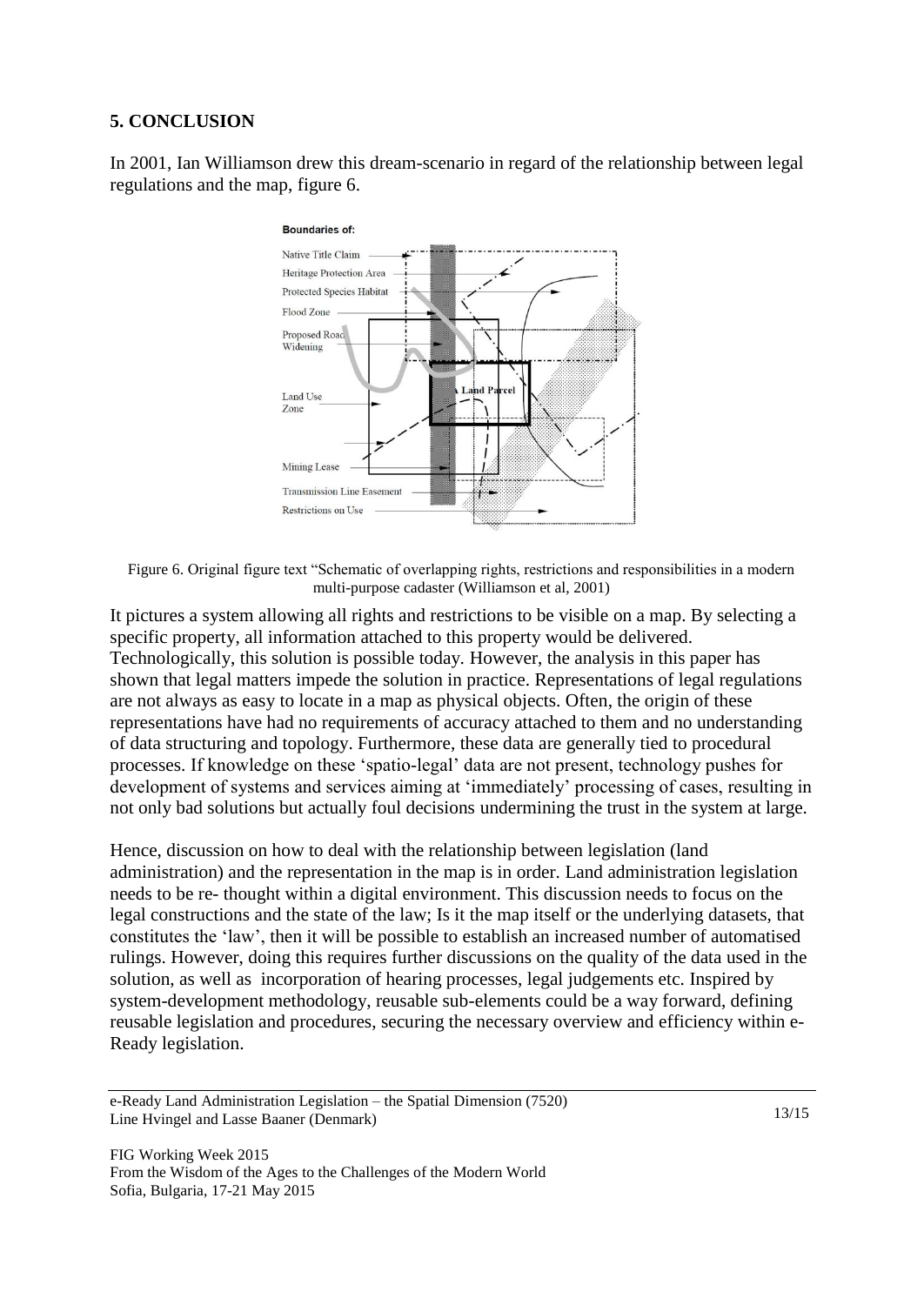## **REFERENCES**

Baum, C. and A. Di Maio, 2000, Gartner's Four Phases of E-Government Model, Gartner Group, Research Note, available at: [https://www.gartner.com/doc/317292/gartners-phases-egovernment-model,](https://www.gartner.com/doc/317292/gartners-phases-egovernment-model) Accessed October 20, 2014.

Danish Government, The/Danish Regions/Local Government Denmark, August 2011, The Digital Path To Future Welfare Egovernment Strategy 2011-2015. Available at

[http://www.digst.dk/~/media/Files/Digitaliseringsstrategi/Tilgaengelig\\_engelsk\\_strategi.pdf.](http://www.digst.dk/~/media/Files/Digitaliseringsstrategi/Tilgaengelig_engelsk_strategi.pdf) Accessed October 14, 2014.

Danish Government, The/Danish Regions/Local Government Denmark, October 2012, Good Basic Data For Everyone - A Driver For Growth And Efficiency. Available at [http://uk.fm.dk/publications/2012/good-basic](http://uk.fm.dk/publications/2012/good-basic-data-for-everyone/~/media/Publikationer/Imported/2012/Gode%20grunddata%20til%20alle/BasicData_UK_web_2012.10.08.ashx)[data-for-](http://uk.fm.dk/publications/2012/good-basic-data-for-everyone/~/media/Publikationer/Imported/2012/Gode%20grunddata%20til%20alle/BasicData_UK_web_2012.10.08.ashx)

[everyone/~/media/Publikationer/Imported/2012/Gode%20grunddata%20til%20alle/BasicData\\_UK\\_web\\_2012.1](http://uk.fm.dk/publications/2012/good-basic-data-for-everyone/~/media/Publikationer/Imported/2012/Gode%20grunddata%20til%20alle/BasicData_UK_web_2012.10.08.ashx) [0.08.ashx.](http://uk.fm.dk/publications/2012/good-basic-data-for-everyone/~/media/Publikationer/Imported/2012/Gode%20grunddata%20til%20alle/BasicData_UK_web_2012.10.08.ashx) Accessed October 14, 2014.

Enemark, S. and A. Rajabifard, 2011, Spatially Enabled society, In Geoforum Perspektiv, volume 20, pp. 6-14. European Commission, 19.05.2010, Communication From The Commission To The European Parliament, The Council, The European Economic And Social Committee And The Committee Of The Regions - A Digital Agenda For Europe, COM(2010)245

Henssen, J.L.G. and Williamson, I.P., 1990, Land registration, cadastre and its interaction; a world perspective, Proceedings XIX FIG Congress, Commission 7, Paper 701.1, Helsinki 1990, p. 14-43.

Homburg V. and Y. Georgiadou (2009) A Tale of Two Trajectories: How Spatial Data Infrastructures Travel in Time and Space, The Information Society: An International Journal, 25:5, 303–314, DOI: 10.1080/01972240903212524

Hvingel, L. and L. Baaner, 2014, Spatial data infrastructures – legal implications. International Journal of Spatial Data Infrastructure Research (under review)

Nebert, D. (2004). The SDI cookbook. Report. GSDI - Global Spatial Data Infrastructure

Rajabifard, A., Feeney, M.-E., and I. Williamson (2003). Spatial Data Infrastructures: Concept, Nature and SDI Hierarchy. Developing Spatial Data Infrastructures: From Concept to Reality. Taylor and Francis, London, New York, pp. 17–40

Siau, K. and Y. Long (2005). Synthesizing e-government stage models – a meta-synthesis based on metaethnography approach. Industrial Management & Data Systems. Vol. 105 (4), 2005, pp. 443–458

Zevenbergen, J., 2002, Systems of Land Registration - Aspects and Effects, Publications on Geodesy 51 (ISBN 90 6132 277 4), Delft: NCG, Netherlands Geodetic Commission.

Zevenbergen, J., 2004, A Systems Approach to Land Registration and Cadastre. Nordic Journal of Surveying and Real Estate Research, Volume 1, page 11-24, 2004.

Van Oort, P., 2005, Spatial data quality: from description to application. Nederlandse Commissie voor Geodesie. Rajabifard, A., Feeney, M.-E., and I. Williamson, 2003, Spatial Data Infrastructures: Concept, Nature and SDI Hierarchy. Developing Spatial Data Infrastructures: From Concept to Reality. Taylor and Francis, London, New York, pp. 17-40

Vancauwenberghe, G., Dessers, E., Crompvoets, J. and D. Vandenbroucke (2014). Realizing Data Sharing: The Role of Spatial Data Infrastructures. In book: Open Government. Opportunities and Challenges for Public Governance, Publisher: Springer, Editors: Mila Gascó-Hernández, pp.155-170

Williamson, I., Enemark, S., Wallace, J. and A. Rajabifard, 2010, Land Administration for Sustainable Development. ESRI press. ISBN 978-1-58948-041-4

Williamson, I., and L. Ting, 2001, Land administration and cadastral trends—a framework for re-engineering, Computers, Environment and Urban Systems 25.4, pp. 339-366.